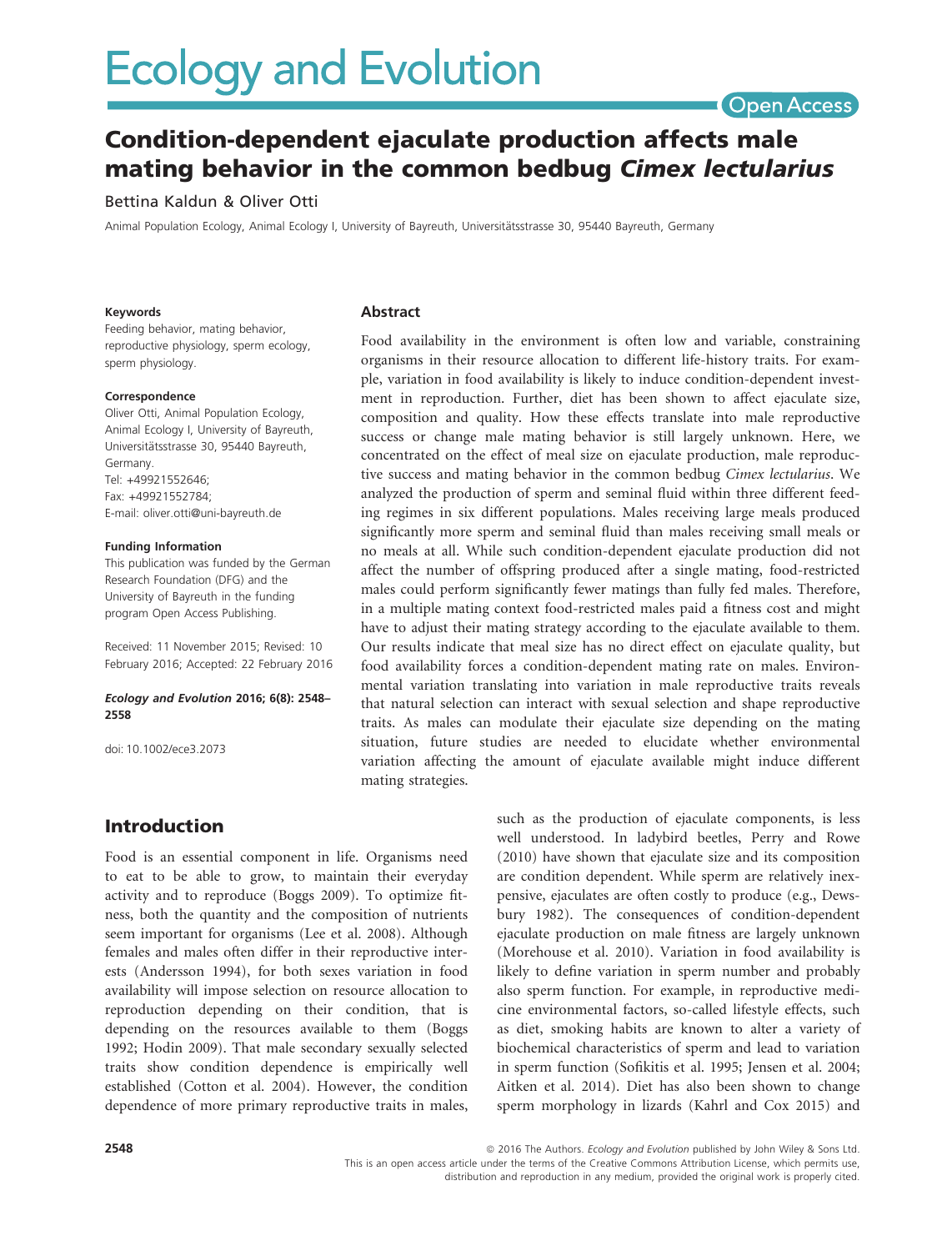the composition of the ejaculate in ladybird beetles (Perry and Rowe 2010). Further, seminal fluid influences male sperm competitive ability and some of its components manipulate the reproductive physiology of females to the male's benefit (Poiani 2006; Reinhardt et al. 2009a; Avila et al. 2011). Food availability might impact on male reproductive output by changing the amount of seminal fluid relative to sperm and/or its composition (Fricke et al. 2008; Perry and Rowe 2010). Under variable environmental conditions, males should therefore balance the use of each ejaculate component among different matings (Reinhardt et al. 2011). By affecting ejaculate size, quality or composition, variation in food availability can therefore be assumed to translate into variation in male reproductive success (Zikovitz and Agrawal 2013).

In addition, males from several species are known to adjust their ejaculate expenditure according to the mating status of the female they mate with (Simmons 2001; Sirot et al. 2011). If food restriction influences the amount of sperm and seminal fluid that can be produced, male feeding status might affect mating behavior, for example mating rate or copulation duration. Males could adjust ejaculate expenditure according to their feeding status, that is the amount of ejaculate available to a male, to optimize their mating strategy. If males are low on available ejaculate, they can adopt two different strategies: (1) use up all the available ejaculate as fast as possible reducing the number of matings thereby increasing the reproductive output per mating or (2) reduce ejaculate expenditure per mating to save on ejaculate (Wedell et al. 2002; Hodgson and Hosken 2006) to mate as many times as possible. Therefore, food restriction would either manifest in a low reproductive output per mating or a low mating rate. Besides the effect on ejaculate production, feeding might directly interfere with mating behavior, for example copulation duration. With a full belly and digestion in progress, the willingness or ability to mount a female might be reduced. Therefore, mating propensity and copulation duration might change with feeding status.

Here, we investigated whether ejaculate production is condition dependent and whether this has consequences for male mating behavior and male fitness in the common bedbug, Cimex lectularius. In a first step, we established if food restriction influences the production of sperm and seminal fluid. For simplicity, we focused on the effect of one feeding event on reproduction, even though bedbug males feed continuously. However, they feed very irregularly throughout their lives; therefore, it can be assumed that feeding levels vary considerably between males. Second, we investigated potential effects of food restriction on male fitness by comparing (1) the fecundity of females singly mated to males from three different feeding regimes and (2) the mating rates for males from three different feeding regimes. Third, we tested whether meal size affects mating propensity and/or copulation duration as large meals might have a negative effect on male mating ability directly after feeding.

## Material and Methods

#### Biological system

Bedbugs (C. lectularius L.) represent a suitable model system for examining the consequences of sexual selection and reproductive physiology (Stutt and Siva-Jothy 2001; Reinhardt et al. 2003). Male bedbugs traumatically inseminate females by piercing the female's abdominal wall with their intromittent organ (Siva-Jothy and Stutt 2003). Most matings occur shortly after the female's bloodmeal, because fully fed females cannot resist mating (Reinhardt and Siva-Jothy 2007). Males control the mating rate and therefore the ejaculate supply (Siva-Jothy and Stutt 2003; Reinhardt et al. 2009b).

All bedbugs were maintained in a CT room at  $26 \pm 1$ °C, at about 70% relative humidity with a cycle of 12L:12D. Bedbugs were fed weekly using the protocol of Hase (1930). We used individuals from six large stock populations (>1000 individuals) of different origins (arbitrarily called A, B, C, D, E, F), which were maintained in the laboratory for different amounts of time. A is of unknown origin in the wild but has been maintained at the Universities of Bayreuth and Sheffield for >12 years and before that for >40 years at the London School of Hygiene and Tropical Medicine, B was collected in London in 2006, C and D in Nairobi in 2008, E in Budapest in 2010, and F was obtained from Bayer Environmental Science (Monheim, Germany) and maintained at the Universities of Bayreuth and Sheffield for >5 years. Over 1 year in the laboratory, bedbugs go through roughly seven generations.

All individuals in the following experiments were virgins to begin with. Last-instar nymphs from each population were isolated and placed individually into 96-well titer plates provided with a filter paper disk. Upon eclosion, males were collected and randomly assigned to their respective feeding regime, while females were randomly assigned to their respective mating treatment. We used pronotum width of males and females as a measure of body size because this character does not change with feeding status.

#### Feeding regimes

From each population, male bedbugs were assigned to three feeding regimes: (1) fully fed, (2) half-fed and (3)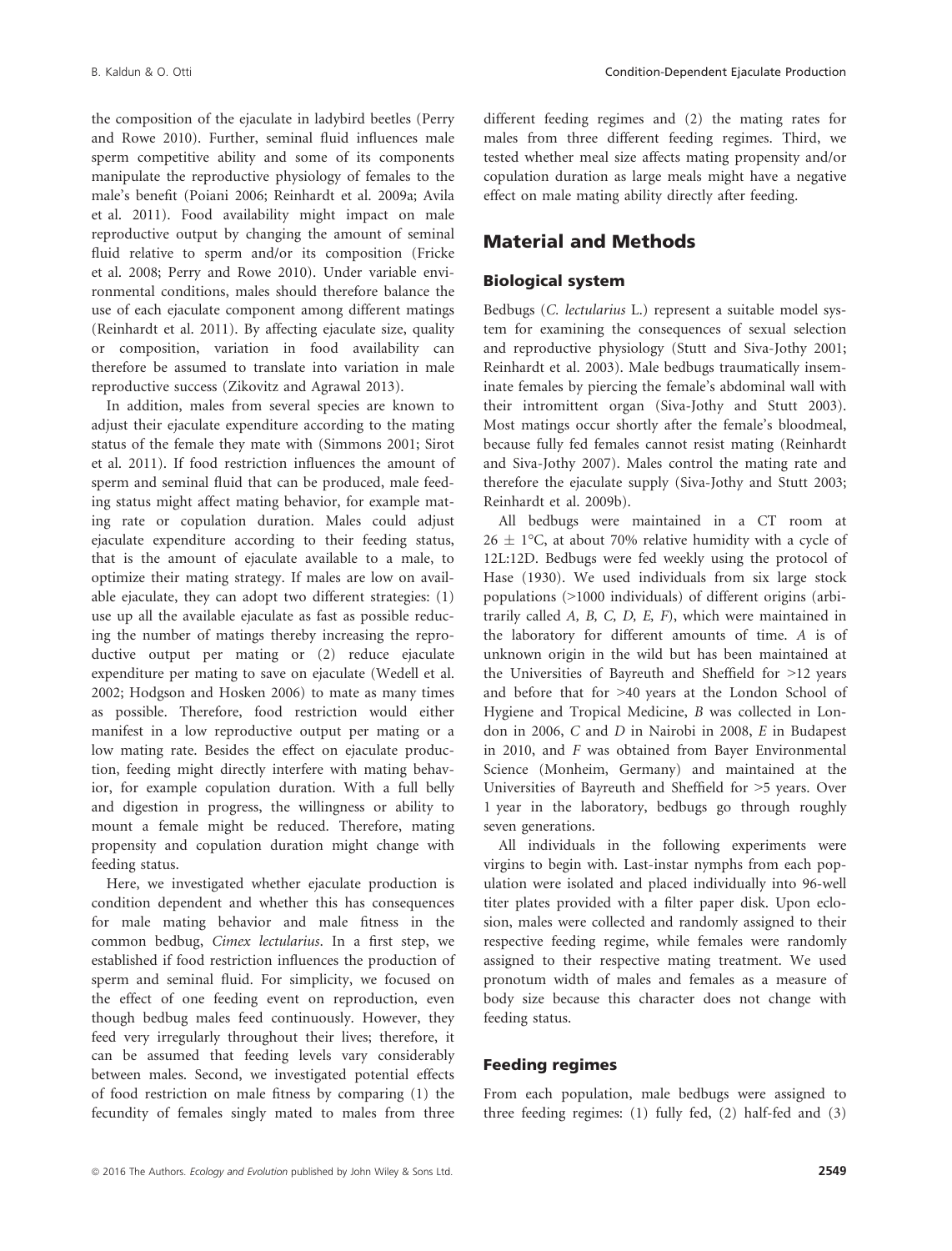unfed. To define a feeding time for the half-fed regime, we measured the feeding time for completing a full bloodmeal of 20 unfed males per population ( $n = 120$ ). From this, we calculated a mean feeding time for each population (Figure S1). The mean of those population means (207  $\pm$  12 SD) was divided by two and rounded down to 100 sec to get the half-feeding time over all populations. All males receiving a bloodmeal were fed twice, once right at the start of the experiment, that is right after eclosion, and once the following week. Female bedbugs were fed regularly every week. All bedbugs were kept in pots provided with a filter paper grouped according to population, sex and regime.

#### Effect of food restriction on sperm and seminal fluid production

The genital tract of male bedbugs consists of a pair of testes from which pairs of sperm vesicles descend to the ejaculatory pump (Usinger 1966). Next to each of the sperm vesicles, a reservoir filled with the transparent seminal fluid from the accessory glands is connected to the ejaculatory duct (Reinhardt et al. 2011). To follow sperm and seminal fluid production over time, the volumes of sperm vesicle pairs and the seminal fluid reservoirs were measured weekly for six consecutive weeks after hatching to adulthood by dissecting 30 (resp. 20 for the unfed regime,  $n = 480$ ) males per population and feeding regime (five individuals per week, treatment and population). The first measurement took place 24 h after the first feeding and the second directly before the second feeding. For this purpose, the reproductive tract was dissected out and placed in phosphate-buffered saline (PBS; 500 mL distilled water, 4.37 g NaCl, 0.71 g Na<sub>2</sub>HPO<sub>4</sub>) under a standard coverslip bridge preparation of defined height to measure sperm vesicle volume and seminal fluid vesicle volume (for details see Supporting Information; Otti et al. 2009 and Reinhardt et al. 2011). Individuals from the different feeding regimes were processed in a random fashion.

#### Analysis of sperm and seminal fluid production

All statistical analyses were performed using R 3.1.0 (R Core Team, 2014) and the packages car (Fox and Weisberg 2010), lme4 (Bates et al. 2014) lmerTest (Kuznetsova et al. 2014) and multcomp (Hothorn et al. 2008). As the dissection of all vesicles was not always successful, we only included males in the analysis for which we could define all vesicle volumes ( $n = 401$ ). For the analysis of vesicle volume changes over time and the effect of the feeding regime, we fitted MANCOVAs (using Pillai's trace) with both volumes as a combined response variable using the *cbind*() function. The reason for this was that both vesicle volumes were measured in the same male and that they were significantly positively correlated (Pearson's correlation:  $r^2 = 0.67$ ,  $t = 18.173$ , df = 399,  $P < 0.001$ ). We fitted pronotum size as a covariate as it differed between populations (ANOVA:  $F_{5,393} = 48.979$ ,  $P < 0.001$ ). Pronotum size did not differ between feeding regimes (ANOVA:  $F_{2,393} = 1.237$ ,  $P = 0.29$ ), and therefore, body size was not linked to vesicle volume. As main effects, we fitted week and feeding regime and their interaction term to this combined response variable. Population was added as a random factor to account for male origin. In addition, ANOVAs were run for each response variable separately. The P values for the MANCOVA and these ANOVAS were corrected after Bonferroni to account for multiple testing (corrected  $\alpha$ -level = 0.05/3).

#### Effect of food restriction on egg production

To investigate whether the effect of food restriction on ejaculate production translated into reduced female fecundity, 30 virgin females and 30 virgin males from five different populations, that is A, B, C, E and F, were reared. The virgin males were randomly assigned to one of the three feeding regimes (see "Feeding regimes") before mating took place. For one-half of the females, we interrupted the copulations after 60 sec to standardize ejaculate transfer (for details see Supporting Information), and for the other half of females, the males were allowed to mate with them for as long as they wanted. In addition, for the full mating treatment group we recorded the copulation duration to investigate potential differences in copulation duration between the feeding regimes. Only individuals from the same population were mated to each other. All matings ( $n = 150$ ) were conducted 1 week after the second male feeding occurred. After mating, females were fed weekly and kept individually in vials provided with filter paper for housing and egg laying. Egg numbers were counted weekly by replacing the filter papers. We recorded the number of viable and inviable eggs, the latter being easily distinguished by their brown color and the lack of red eyes normally visible through the eggshell in viable eggs (Reinhardt et al. 2009a). Eggs were counted over a period of 8 weeks.

#### Analysis of egg production

The main effects of mating treatment, feeding regime and their interaction term were fitted using linear mixed-effect models (LME) on total egg numbers as the response variable. Population was fitted as a random effect. Among fully mated females, the total egg number was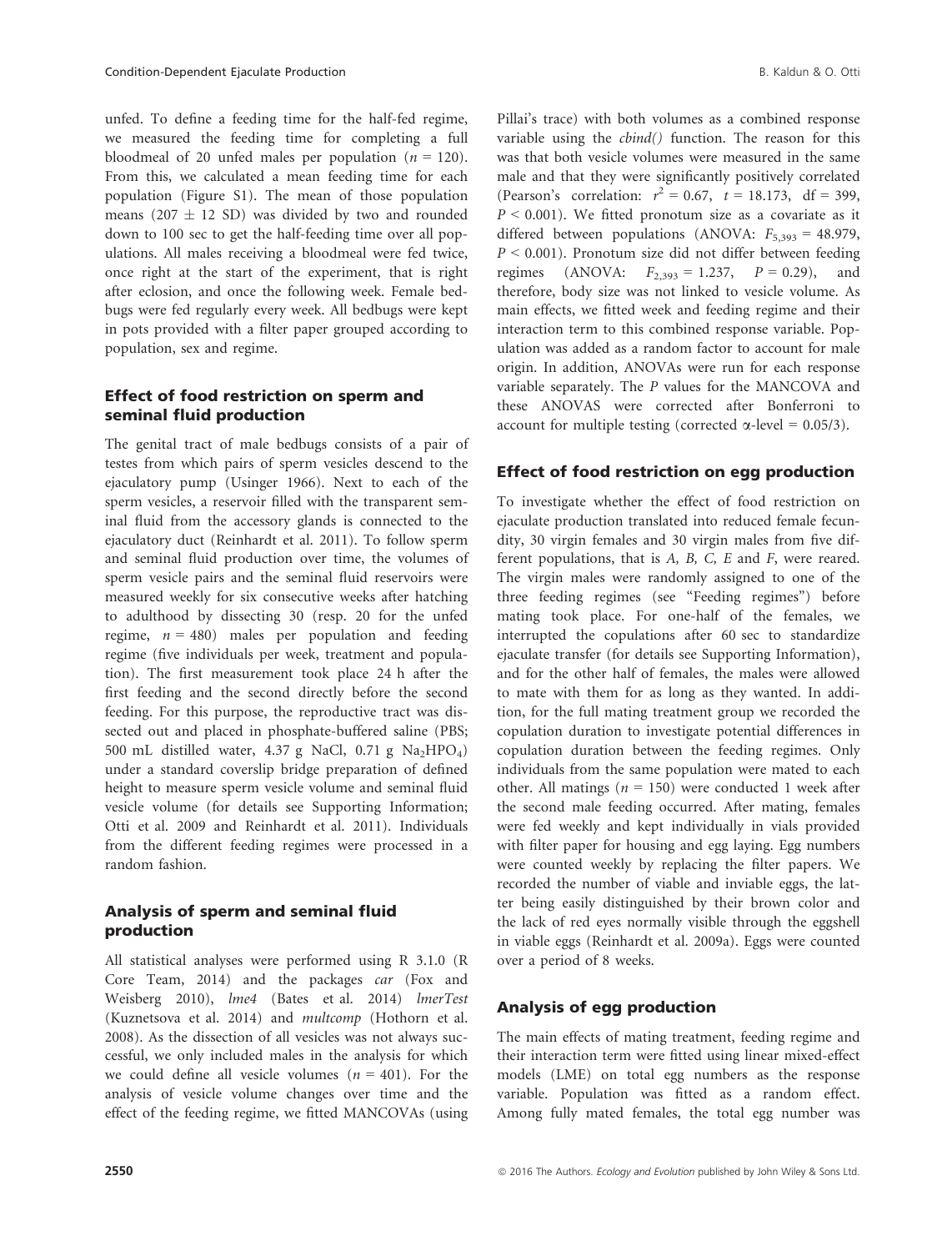significantly positively correlated with copulation duration (Pearson's correlation:  $r^2 = 0.395$ ,  $t = 3.597$ , df = 70, 1 < 0.001). In addition, the copulation duration differed significantly between feeding regimes (LME with box–cox transformed data ( $\lambda = -0.75$ ):  $F_{2,65} = 6.32$ ,  $P < 0.01$ ), with fully fed males copulating longest (mean  $\pm$  SD: 193.7  $\pm$  32.5 sec) followed by half-fed males (157.4  $\pm$ 28.2 sec) and then unfed males (142.5  $\pm$  24.7 sec) (multiple comparisons using multcomp package (Hothorn et al. 2008) with P values adjusted according to Westfall (Bretz et al. 2010): fully fed vs. half-fed:  $P < 0.01$ ; fully fed versus unfed:  $P < 0.01$ ; half-fed vs. unfed:  $P = 0.50$ ) (Table 1). In a second step, the total number of eggs produced from full matings was analyzed separately with copulation duration fitted as a random effect in addition to population. We checked for normality and homogeneity by visually inspecting residual versus fitted plots and the qqnorm() function. If transformation was needed, we fitted generalized linear models (GLMs) and used the box- $\cos(\theta)$  function for finding the appropriate transformation parameter lambda, that is  $\lambda$ .

For the analysis of the proportion of inviable eggs, we used the cbind() function in R to combine inviable and fertile eggs as a response variable. With this response variable, we then fitted a generalized linear mixed-effects model (GLME) with binomial distribution on mating treatment, feeding regime and their interaction term with population as a random effect. In an additional analysis, we ran the same model for only the fully mated females with population and copulation duration as a random effect.

#### Effect of food restriction on male mating behavior

We investigated the effect of food restriction on male mating behavior by comparing the mating rate and the

Table 1. Mean total egg number and the mean number of inviable eggs for both mating treatments and each feeding regime. In addition, the mean copulation duration in seconds is given for the full matings and each feeding regime. First population means were calculated for each treatment combination and then the overall means and standard deviations.

| Male feeding<br>regime     | n  | 60-sec<br>mating        | $\sqrt{n}$ | Full mating             | Copulation<br>duration<br>in seconds |
|----------------------------|----|-------------------------|------------|-------------------------|--------------------------------------|
| Fully fed<br>Inviable eggs | 25 | $99 \pm 16$<br>$12 + 3$ | 25         | $107 + 16$<br>$6 + 5$   | $193.7 + 32.5$                       |
| Half-fed<br>Inviable eggs  | 25 | $105 + 22$<br>$11 + 2$  | 25         | $114 + 21$<br>$10 + 12$ | $157.4 + 28.2$                       |
| Unfed<br>Inviable eggs     | 25 | $103 + 13$<br>$12 + 9$  | 25         | $98 + 29$<br>$6 + 8$    | $142.5 + 24.7$                       |
|                            |    |                         |            |                         |                                      |

ability to mate between males from the different feeding regimes. The ability to mate we defined by measuring the time a male takes to mount a female and the copulation duration immediately after applying the feeding regimes. The time taken to mount a female served as a surrogate for mating propensity. In bedbugs, feeding dramatically changes body shape as they take up roughly ten times their body weight in liquid blood during a full meal (Reinhardt et al. 2003). To successfully mate, bedbug males need to bend the end of their abdomen to bring the intromittent organ into place for traumatic insemination. We hypothesize that males could have difficulties to mate just after feeding due to the ingested blood, which might make the bending of the abdomen harder.

#### Mating rate

We reared 70 virgin males and randomly assigned them to the three feeding regimes (see "Feeding regimes"). Due to logistic reasons and time-consuming observations, we used only population A for this experiment. In addition, virgin females were produced in abundance for matings. Matings were conducted in small plastic Petri dishes (diameter 55 mm) 1 week after the second feeding of males, that is 2 weeks after eclosion, to ensure a similar flat body shape. Males were allowed to mate to as many females as they wanted within 1 h and copulation duration was standardized to 60 sec. After each 60 sec, mating a male was presented with a new, virgin female. The mating rate was calculated as the number of standardized matings of a focal male in 1 h (see also Reinhardt et al. 2011). Before mating females were fully fed, as this reduces female resistance to mating and gives males complete control over copulation (Reinhardt et al. 2009b).

#### Mating propensity and copulation duration

In the previous experiments, all males had the same flattened shape at the moment of mating. Here, we tested whether feeding, that is the different body shapes after imbibing different meal sizes, has an immediate effect on mating behavior. For this, five virgin males from each of the three feeding regimes from each of our six populations, that is  $A$ ,  $B$ ,  $C$ ,  $D$ ,  $E$  and  $F$ , were mated to a fully fed, virgin female of the same population. All matings were conducted 1 week after eclosion to adulthood of both sexes. All males were fed once, immediately before the mating, and were allowed to fully mate females. We recorded the time a male needed to mount a female, that is the mating propensity, and upon successfully mounting the time a male mated a female, that is the copulation duration.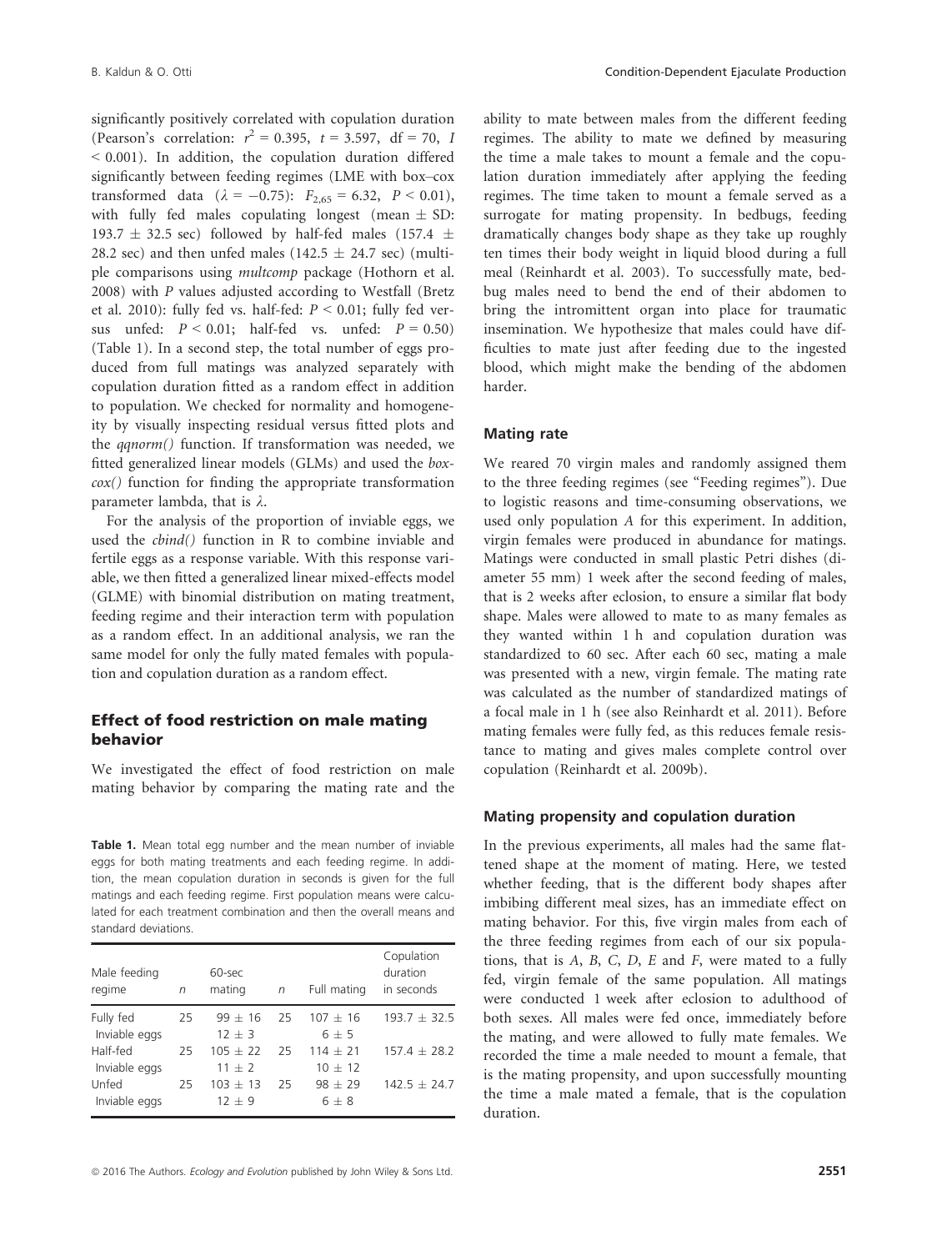#### Mating rate

The main effect of feeding regime on mating rate was analyzed fitting a GLM with Gaussian distribution.

#### Mating propensity and copulation duration

We fitted an LME with the time a male needed to mount a female, that is the mating propensity, and copulation durations, respectively, as a response variable and feeding regime as a fixed factor. For both models, population was fitted as a random effect. Mating propensity was not related to copulation duration (Pearson's correlation:  $r^2 = 0.14$ ,  $t = 1.405$ , df = 88,  $P = 0.16$ ).

If feeding regime had a significant effect on the given response variable, we ran multiple comparisons using the multcomp package (Hothorn et al. 2008) to identify differences among feeding regimes adjusting P values according to the method by Westfall (Bretz et al. 2010). We checked for normality and homogeneity by visually inspecting residual versus fitted plots and the  $qqnorm()$ function. If transformation was needed, we fitted GLMs and used the boxcox() function for finding the appropriate transformation parameter lambda, that is  $\lambda$ .

#### **Results**

#### Effect of food restriction on sperm and seminal fluid production

#### Sperm and seminal fluid vesicles volumes combined

Body size had a significant effect on vesicle volumes (MAN-COVA with Bonferroni-corrected  $P$  value: Pillai's trace = 0.109,  $F_{1,401} = 22.998$ ,  $P < 0.001$ ). In all three feeding regimes, the vesicle volume changed significantly over time (MANCOVA with Bonferroni-corrected P value: Pillai's trace  $= 1.036$ ,  $F_{5,401} = 84.003$ ,  $P < 0.001$ ) and volumes significantly differed between feeding regimes (MANCOVA with Bonferroni-corrected P value: Pillai's trace = 0.455,  $F_{2,401}$  $= 55.440, P < 0.001$ ) with fully fed males reaching the largest volumes. The three feeding regimes significantly differed in the extent of vesicle volume change over time (MANCOVA with Bonferroni-corrected  $P$  value: week  $\times$  feeding regime: Pillai's trace = 0.339,  $F_{10,401}$  = 7.686,  $P \le 0.001$ ).

#### Sperm vesicle volumes

Body size had a significant effect on sperm vesicle volumes (ANCOVA with Bonferroni-corrected P value:  $F_{1,401}$  = 26.245,  $P < 0.001$ ). In all three feeding regimes, the sperm vesicle volume changed significantly over time (ANCOVA with Bonferroni-corrected P value:  $F_{5,401} = 212.923$ ,  $P \leq 0.001$ ). Volumes increased up to week four when the unfed and the half-fed bedbugs reached their maximum (Fig. 1A). The difference between feeding regimes was largest in week five, when the sperm vesicles of fully fed males



Figure 1. Pattern of A) sperm and B) seminal fluid production for the three feeding regimes over a 6-week period: fully fed (black circles), half-fed (gray circles) and unfed (open circles). Arrows indicate time of feeding. Sperm vesicle and seminal fluid vesicle volumes are given in microliters and represent averaged population means for each feeding regime (i.e., first means were calculated for each population and then the overall means and the standard errors for each feeding regime). Error bars represent one standard error.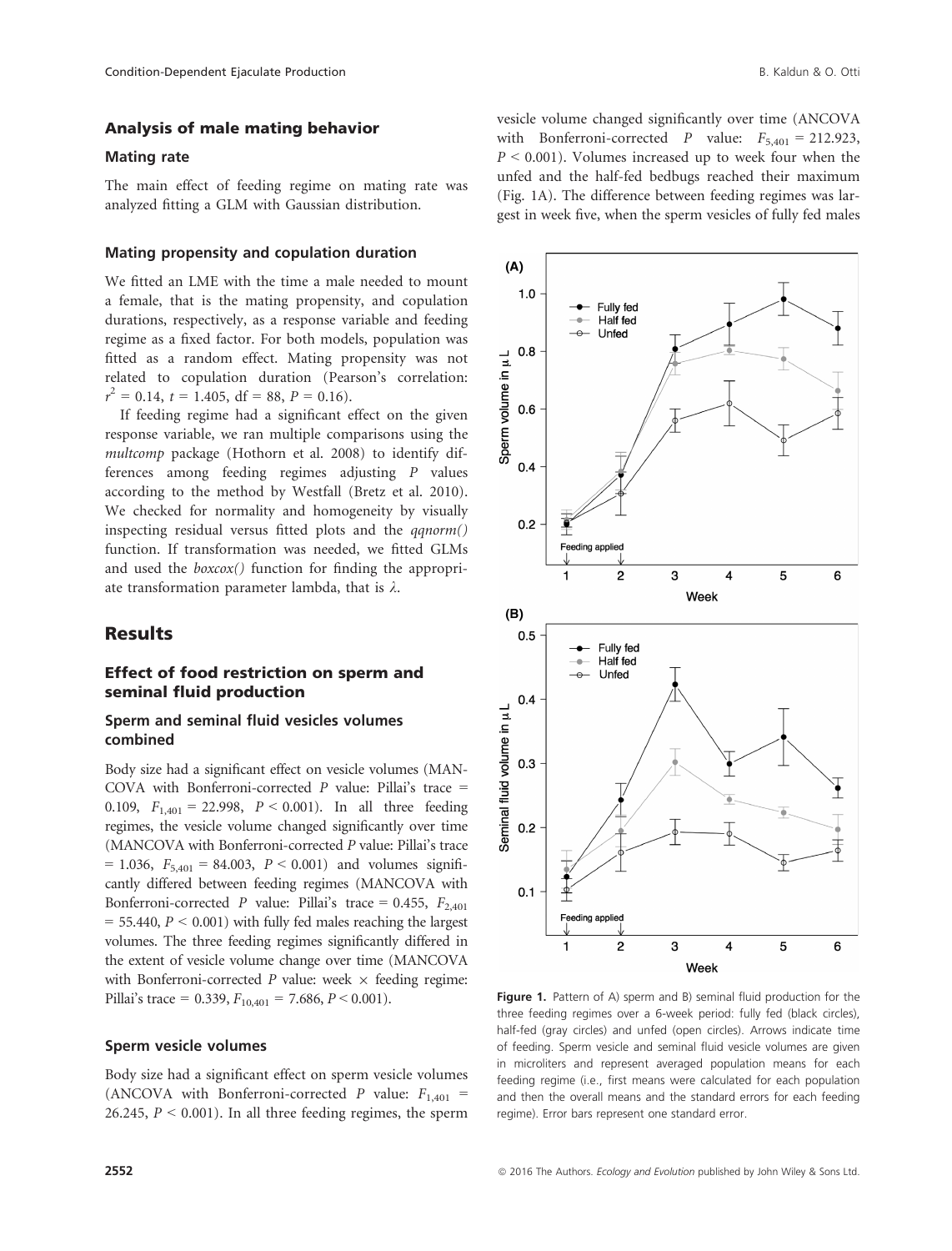reached their maximum (Fig. 1A). One week after reaching, their maximum sperm vesicle volumes decreased in fully and half-fed males. Feeding regimes significantly affected sperm production (ANCOVA with Bonferronicorrected *P* value:  $F_{2,401} = 67.626$ ,  $P < 0.001$ ). Fully fed individuals reached the highest maximum of sperm volume (mean  $\pm$  SD: 0.98  $\pm$  0.14  $\mu$ L), followed by half-fed males  $(0.80 \pm 0.04 \mu L)$  and unfed males with the lowest maximum sperm volume (0.62  $\pm$  0.19  $\mu$ L). Sperm production over time significantly depended on the feeding regime (ANCOVA with Bonferroni-corrected  $P$  value: week  $\times$ feeding regime:  $F_{10,401} = 8.651, P \le 0.001$ .

#### Seminal fluid vesicle volumes

The seminal fluid vesicle volume showed a similar picture to the sperm vesicle volume except for all feeding regimes reaching their individual maximum at week three and a decrease after week four (Fig. 1B). Body size had a significant effect on seminal fluid vesicle volumes (ANCOVA with Bonferroni-corrected P value:  $F_{1,401} = 33.133$ ,  $P < 0.001$ ). In all three feeding regimes, the seminal fluid vesicle volume changed significantly over time (ANCOVA with Bonferroni-corrected *P* value:  $F_{5,401} = 89.787$ ,  $P < 0.001$ ). The difference in vesicle volumes between feeding regimes was largest in week three (Fig. 1B), and feeding regimes significantly influenced seminal fluid production (ANCOVA with Bonferroni-corrected P value:  $F_{2,401} = 126.407, P \le 0.001$ . Fully fed individuals reached the highest maximum of seminal fluid volume (0.42  $\pm$ 0.06  $\mu$ L), followed by half-fed males (0.30  $\pm$  0.05  $\mu$ L) and unfed males with the lowest maximum seminal fluid volume (0.19  $\pm$  0.04  $\mu$ L). The three feeding regimes significantly differed in the extent of vesicle volume change over time (ANCOVA with Bonferroni-corrected P value: week  $\times$  feeding regime:  $F_{10,401} = 9.537, P \le 0.001$ .

#### Effect of food restriction on egg production

Neither the interaction term, nor the mating treatment or the feeding regime alone affected the total number of eggs (LME with box–cox transformed data ( $\lambda$  = 2.5): mating treatment  $\times$  feeding regime:  $F_{2,140} = 0.689$ ,  $P = 0.50$ ; mating treatment:  $F_{1,144} = 0.919$ ,  $P = 0.34$ ; feeding regime:  $F_{2,142} = 0.859$ ,  $P = 0.43$ ) (Table 1). The random effect of population explained a significant part of the variation in total egg numbers (LME with box–cox transformed data ( $\lambda = 2.5$ ):  $\chi^2 = 11.47$ , df = 1, P < 0.001). Among fully mated females, the feeding regime did not affect the total number of eggs laid (LME with box–cox transformed data  $[\lambda = 2.5]$ :  $F_{2,65} = 0.950$ ,  $P = 0.39$ ), whereas the random-effects population and copulation duration explained significant parts of the variation in total egg numbers (LME with box–cox transformed data  $[\lambda = 2.5]$ : population:  $\gamma^2 = 11.18$ , df = 1, P < 0.001; copulation duration:  $\gamma^2 = 75.52$ , df = 1, P < 0.001).

Fully mated females produced a significantly smaller proportion of inviable eggs than females mated for 60 sec (LME with binomial distribution:  $\chi^2 = 95.066$ , df = 1, P < 0.001), and this depended on the feeding treatment (LME with binomial distribution: mating treatment  $\times$  feeding regime:  $\chi^2$  = 14.496, df = 2, *P* < 0.001) (Table 1). Females mated with half-fed males showed the smallest difference in the proportion of inviable eggs between the mating treatments, whereas the fully fed and unfed males had a similar decrease in the proportion of inviable eggs from the 60-sec mating to the full mating. Proportion of inviable eggs did not differ between feeding regimes (LME with binomial distribution:  $\chi^2 = 5.462$ , df = 2, P = 0.07).

#### Effect of food restriction on male mating behavior

#### Mating rate

Mating rate significantly differed between feeding regimes (GLM with Gaussian distribution:  $F_{2,69} = 20.844$ ,  $P < 0.001$ ). Fully fed males had the highest mating rate (mean  $\pm$  SD: 8.3  $\pm$  3.2 60-sec matings), followed by the half-fed males (7.5  $\pm$  3.7 60-sec matings) and the unfed males  $(2.8 \pm 2.5 \, 60\text{-sec} \, \text{matings})$  (Fig. 2). Fully fed and



Figure 2. Mean number of 60-sec matings in 1 h of males from the three feeding regimes 1 week after last feeding: fully fed (dark gray bar), half-fed (light gray bar) and unfed (white bar). Error bars represent one standard error.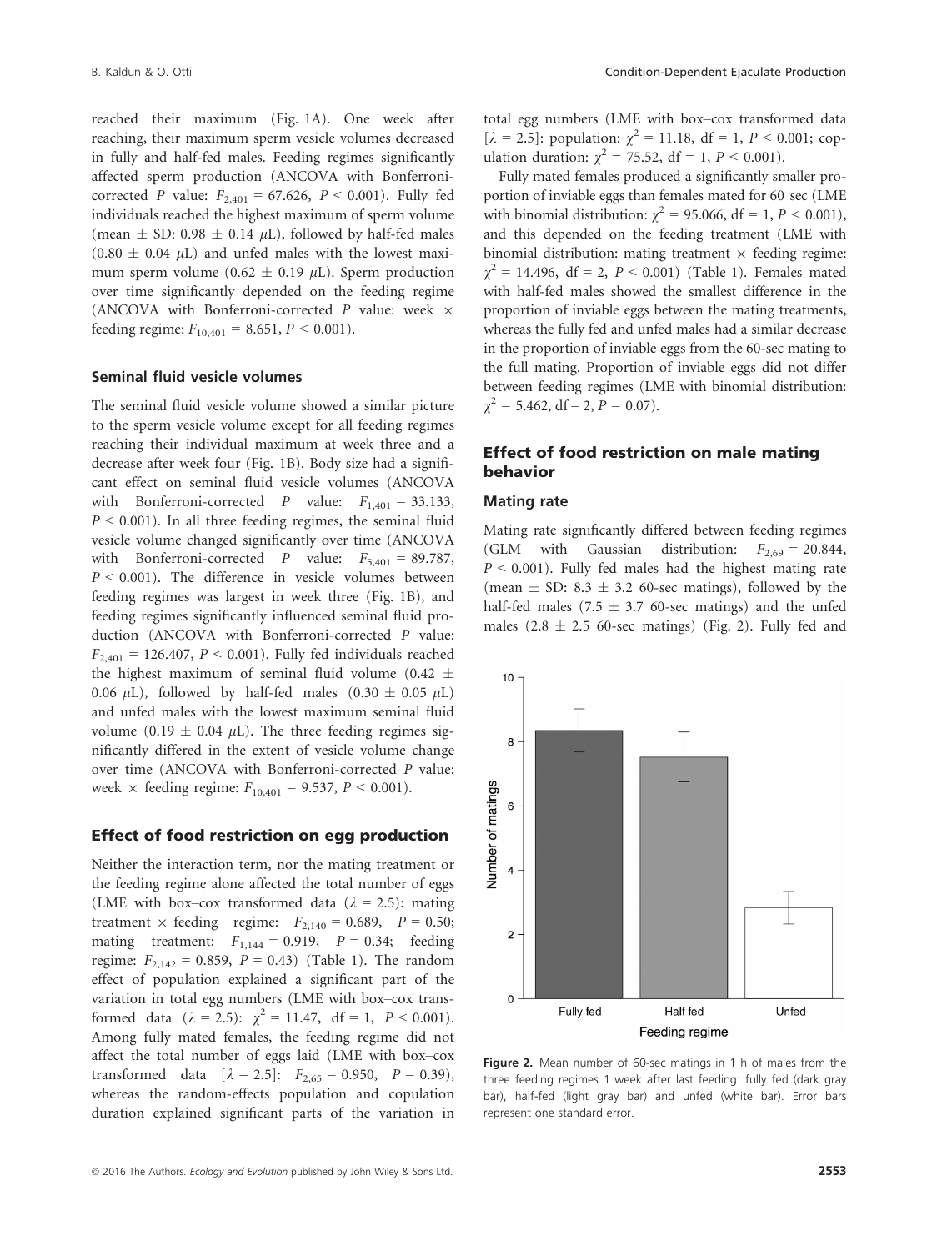half-fed males had significantly higher mating rates than unfed males (Tukey's comparisons: fully fed vs. half-fed:  $P = 0.38$ , fully fed vs. unfed:  $P \le 0.001$ , half-fed vs. unfed:  $P < 0.001$ ).

#### Mating propensity and copulation duration

The time a male needed to mount a female, that is the mating propensity, significantly differed between the three feeding regimes (LME with box–cox transformed data  $(\lambda = -0.05)$ :  $F_{2.87} = 8.12$ ,  $P < 0.001$ ), with fully fed males being the slowest to mount a female (83.7  $\pm$  32.7 sec), followed by the half-fed males (49.1  $\pm$  14.7 sec) and then the unfed males, which mounted females fastest  $(36.2 \pm 8.5 \text{ sec})$  (Fig. 3A). Fully fed males were significantly slower than half-fed and unfed males to mount a female (Tukey's comparisons: fully fed vs. half-fed:  $P < 0.01$ , fully fed vs. unfed:  $P < 0.001$ , half-fed vs. unfed:  $P = 0.17$ ). Males from all feeding regimes copulated for a similar amount of time (LME with box–cox transformed data ( $\lambda = -0.32$ ):  $F_{2,82} = 2.250$ ,  $P = 0.11$ ) (Fig. 3B).

## **Discussion**

We showed that meal size defines how much sperm and seminal fluid male bedbugs can produce, that is ejaculate production is condition dependent. The consequences of this condition dependency in males had no effect on female reproductive output in a single mating context. Most likely unfed and half-fed males still had enough sperm for this one mating or the females could compensate for differences in sperm number or function. That single mated females laid a similar number of eggs among the male feeding regimes suggests that food restriction did not affect the quality of the ejaculate. In a multiple mated context, males could sustain mating for longer when fully fed, indicating that male mating rate is condition dependent and thereby reduces male fitness.

### Effect of food restriction on sperm and seminal fluid production

Similar to other studies, we have found that food positively affected ejaculate production (O'Dea et al. 2014). In lizards, high-condition males produced more sperm and differed in sperm morphology in comparison with low-condition males (Kahrl and Cox 2015). In our feeding treatments, male vesicles showed a continuous increase in volumes, with vesicles of fully fed males reaching the highest measured volume (Fig. 1A and B). In each feeding treatment, males reached the maximum vesicle volume at different time points, showing the rate of production for both ejaculate components is linked to



Figure 3. (A) Mean mounting time a surrogate for mating propensity and B) mean copulation duration in seconds of males from the three feeding regimes immediately after feeding: fully fed (dark gray bar), half-fed (light gray bar) and unfed (white bar). Means are averaged population means, and the error bars represent one standard error.

the amount of food ingested. Both vesicle volumes declined after the initial production phase, most likely due to the fact that feeding was stopped after two feeding events. If virgin males are continuously fed the sperm, seminal fluid vesicles increase linearly until a certain point where they stay more or less the same (Reinhardt et al. 2011). Sperm and seminal fluid proteins might probably be reabsorbed if males stop feeding to prevent a potential negative effect of old sperm (Reinhardt 2007;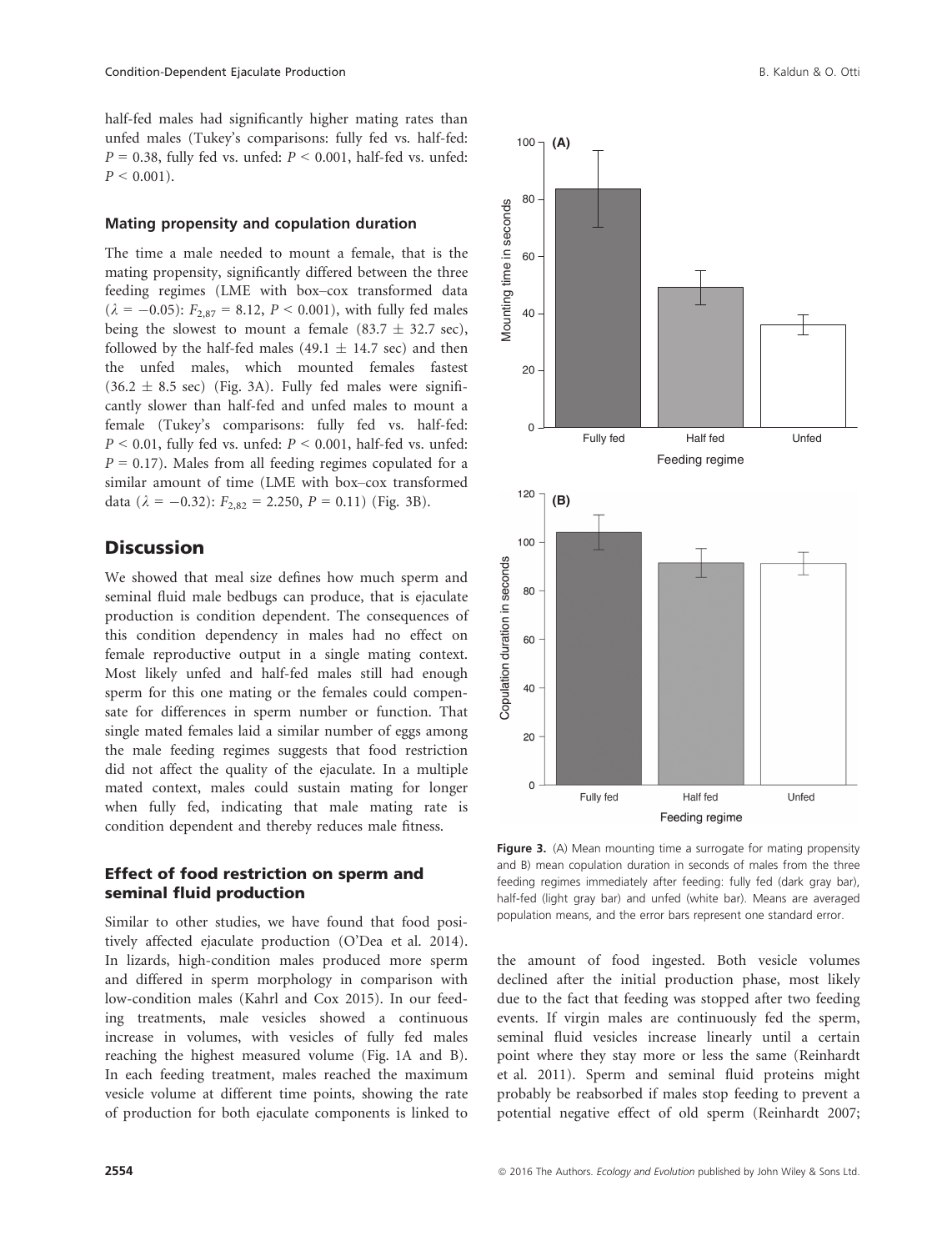Pizzari et al. 2008; Otti et al. 2015). Seminal fluid volume declined faster than sperm number, indicating that seminal fluid is likely the limiting factor for mating and not sperm, as previously suggested by Reinhardt et al. (2011). Kahrl and Cox (2015) hypothesize that the change in sperm morphology and sperm number might be a driver of condition-dependent fertilization success. We suggest that condition-dependent ejaculate production might be one mechanism leading to condition-dependent reproductive success found in several studies (Zikovitz and Agrawal 2013; Janicke and Chapuis 2016). Taking this one step further, if variation in food availability defines the variation in available ejaculate, that is defines variation in sperm number, male feeding status might even affect sperm competition outcomes (Fricke et al. 2008; Zikovitz and Agrawal 2013).

#### Effect of food restriction on male fitness

Food restriction seems to induce a fitness cost in terms of the number of copulations a male can perform rather than the number of offspring produced from a single mating. This indicates that poorly fed males are not just universally inferior, despite the reduced ejaculate component production, but that reduced fitness becomes apparent in a competitive scenario. Males having fewer sperm and less seminal fluid available due to low food availability did not have fewer offspring when mated to one female. Interestingly, even though unfed males copulated for a shorter time in the full matings, their female mates did lay a similar amount of eggs as the females mated to males from the other feeding regimes. Also the proportion of inviable eggs was higher in the 60-sec mating than in the full mating. As bedbug males transfer ejaculate at a linear rate during mating (Siva-Jothy and Stutt 2003), we assume that the ejaculate of unfed males was somehow of better quality or contained more sperm relative to seminal fluid. Unfed males might have had fewer dysfunctional or dead sperm (Reinhardt 2007), or their seminal fluid was composed of agents that increase fertilization success (Poiani 2006). The equal proportions of inviable eggs laid by females among feeding regimes represent another indicator for high ejaculate quality in unfed males relative to males from the other feeding regimes (Reinhardt et al. 2009a). Similar to ladybird beetles, where low-condition males transfer more sperm relative to other ejaculate components to females than high-condition males (Perry and Rowe 2010), unfed bedbug males could also have transferred more sperm relative to seminal fluid than half-fed or fully fed males. As we did not measure ejaculate transfer or sperm viability, these hypotheses remain to be tested. Nevertheless, our findings confirm that adult male bedbugs can produce enough ejaculate with good-quality sperm for at least one single mating without any food (Buxton 1930).

The mating rate significantly increased with food availability. With larger meals, males were able to achieve a higher mating rate, that is higher fitness, than males with smaller meals or none at all. As feeding regulates ejaculate production in a very direct manner, we can rule out ejaculate replenishment between the matings in our experiment, and therefore, we predict that ejaculate reserves decreased over successive matings similar to other insects (Damiens and Boivin 2005). From this, we conclude that food-restricted males have reduced reproductive fitness, as their number of potential mates is limited by the available ejaculate. Under starvation or restricted access to food mating costs increased in male butterflies Callophrys xami (Cordero 2000) and male red flour beetles Tribolium castaneum (Sbilordo et al. 2011), suggesting that balancing the investment in reproduction under food-limited conditions is more difficult (Scharf et al. 2013). As food restriction significantly reduced available ejaculate size and consequently male mating rate, our results are consistent with Reinhardt et al. (2011) showing that ejaculate depletion defines the mating rate. Reinhardt et al. (2011) calculated that it takes roughly seven matings for sperm to be depleted in comparison with roughly four matings, after which seminal fluid is depleted. Our study found that unfed males could perform almost three matings. Therefore, condition-dependent ejaculate production translated into a condition-dependent male mating rate reducing male reproductive fitness. In a competitive scenario, for males that are low on ejaculate, the fitness loss will potentially be amplified. In future, also evidence is needed if such an immediate reduction in mating rate due to low food availability could be compensated by males, at times when food is more abundant again.

On the one hand, large meals significantly reduced mating propensity, suggesting that under male–male competition fully fed males might suffer from reduced fitness. In flies, mating propensity is positively related to temperature (Cook 1994) and seems to depend on the body size relationship between mating partners (Churchill-Stanland et al. 1986; Aluja et al. 2009). In addition, male diet was shown to impact on female mating latency depending on the females body size (Fricke et al. 2008; Aluja et al. 2009). Large females seem not to differentiate between male nutritional status, whereas small females mated quicker with males on a low-quality diet (Aluja et al. 2009). Although many studies exist that aimed to understand factors affecting mating propensity including nutrition, our study seems to be the first to measure an immediate effect of feeding and meal size on the ability to mate in males. On the other hand, meal size did not affect copulation duration, suggesting that once a female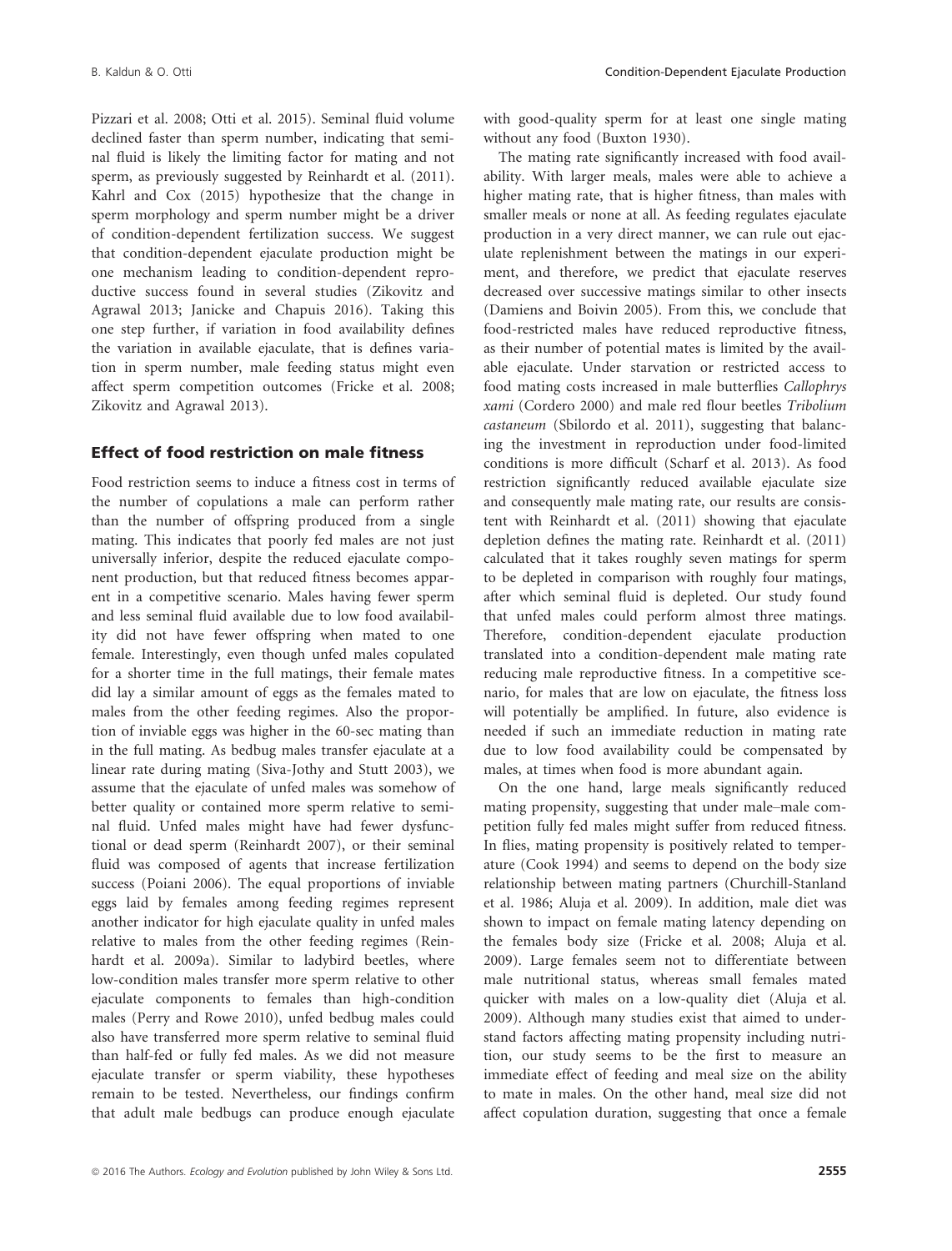has been successfully mounted the enlarged abdomen seems not to hinder copulation itself.

Nevertheless, males face a similar problem as females, which cannot resist mating after a full bloodmeal (Reinhardt et al. 2009b). For males, a large meal seems to reduce the ability to run after and to mount females. Assuming that unfed males have an advantage over fully fed males when competing for females, we suggest to investigate the effect of feeding status on male mating behavior in a next step. In addition, the reduced mating propensity due to feeding in bedbug males represents a short-term effect on the ability to mate, because males will only be hindered at mounting females during the digestion of bloodmeals. In combination with the finding that male mating rate is dependent on the amount of food ingested, that is the amount of ejaculate available to a male, we suggest that males should adjust their feeding behavior according to the presence of mating partners and/or competitors to optimize feeding and mating opportunities. More explicitly, as males seem to suffer from a short-term negative effect when taking a full bloodmeal, we hypothesize that it might be beneficial for males to strategically feed to balance a potential trade-off between eating, that is having enough sperm, and staying thin to mount females fast.

## Conclusion

We provide new evidence that the amount of ingested food has an effect on reproductive traits in males, which translates into a condition-dependent male mating rate. Variation in food availability can therefore affect male fitness as the number of mates is reduced under food restriction. An interesting next step would be to investigate the consequences of such an immediate mating cost for male lifetime reproductive success. In addition, it remains to be shown whether males could compensate for a short-term fitness loss due to low food in the environment, at times when food is more abundant again. A potential trade-off between present and future reproductive success could be mediated by food availability and at least hypothetically affect the evolution of mating strategies. It seems that natural selection influences variation in reproductive processes and therefore might impact on traits under sexual selection. For example, we could imagine that variation in ejaculate sizes induced by variation in food availability could affect sperm competition outcomes when males with different feeding levels mate with the same female. With our study, we would like to emphasize the importance of ecological context in the study of reproduction. Despite the immense importance of ecological contexts reported in reproductive medicine, studies in evolutionary and ecological research trying to understand the sources of variation in reproductive success neglect environmental factors affecting variation in reproductive traits, especially the ecological effects on sperm and the ejaculate as a whole (reviewed in Reinhardt et al. 2015).

## Acknowledgments

We thank S. Tragust and P. Brinker for constructive and valuable comments on earlier versions of this article. We would also like to thank two anonymous reviewers that have substantially contributed to the improvement of the article. This publication was funded by the German Research Foundation (DFG) and the University of Bayreuth in the funding program Open Access Publishing.

## Conflict of Interest

None declared.

#### References

- Aitken, R. J., T. B. Smith, M. S. Jobling, M. A. Baker, and G. N. De Iuliis. 2014. Oxidative stress and male reproductive health. Asian J. Androl. 16:31–38.
- Aluja, M., J. Rull, J. Sivinski, G. Trujillo, and D. Pérez-Staples. 2009. Male and female condition influence mating performance and sexual receptivity in two tropical fruit flies (Diptera: Tephritidae) with contrasting life histories. J. Insect Physiol. 55:1091–1098.
- Andersson, M. B. 1994. Sexual selection. Princeton Univ. Press, Princeton, NJ.
- Avila, F. W., L. K. Sirot, B. A. LaFlamme, C. D. Rubinstein, and M. F. Wolfner. 2011. Insect seminal fluid proteins: identification and function. Annu. Rev. Entomol. 56:21–40.
- Bates, D., M. Maechler, B. Bolker, and S. Walker. 2014. lme4: linear mixed-effects models using Eigen and S4. R package version 1.1-6. [https://CRAN.R-project.org/package=lme4.](https://CRAN.R-project.org/package=lme4)
- Boggs, C. L. 1992. Resource allocation: exploring connections between foraging and life history. Funct. Ecol. 6:508.
- Boggs, C. L. 2009. Understanding insect life histories and senescence through a resource allocation lens. Funct. Ecol. 23:27–37.
- Bretz, F., T. Hothorn, and P. Westfall. 2010. Multiple comparisons using R. Chapman and Hall/CRC Press, London, UK.
- Buxton, P. A. 1930. The biology of a blood-sucking bug, Rhodnius prolixus. Trans. R Entomol. Soc. Lond 31:227–236.
- Churchill-Stanland, C., R. Stanland, T. T. Y. Wong, N. Tanaka, D. O. McInnis, and R. V. Dowell. 1986. Size as a factor in the mating propensity of mediterranean fruit flies, Ceratitis capitata (Diptera: Tephritidae), in the laboratory. J. Econ. Entomol. 79:614–619.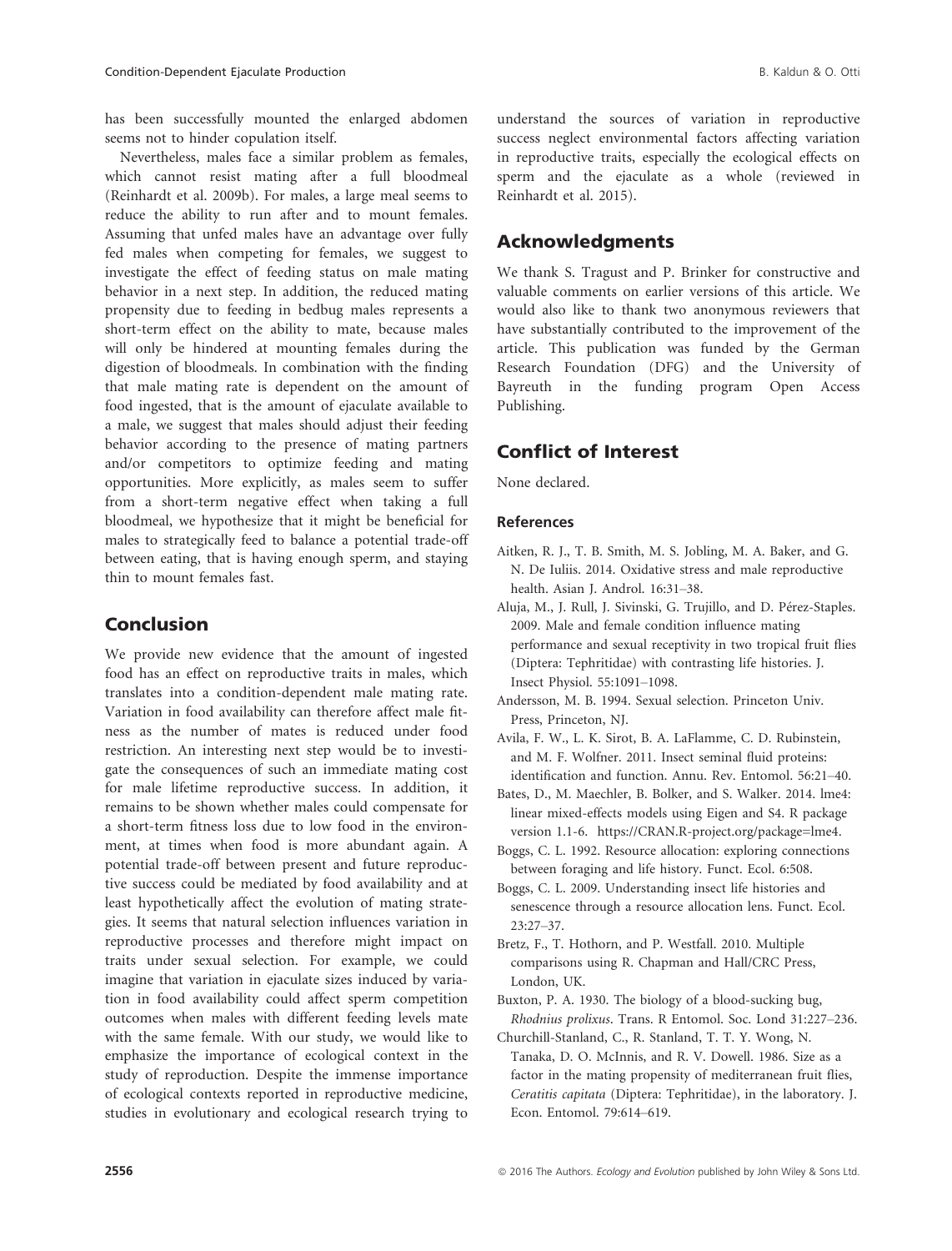- Cook, D. F. 1994. Influence of temperature on copula duration and mating propensity in Lucilia cuprina Wiedemann (Diptera: Calliphoridae). Aust. J. Entomol. 33:5–8.
- Cordero, C. 2000. Trade-off between fitness components in males of the polygynous butterfly Callophrys xami (Lycaenidae): the effect of multiple mating on longevity. Behav. Ecol. Sociobiol. 48:458–462.
- Cotton, S., K. Fowler, and A. Pomiankowski. 2004. Do sexual ornaments demonstrate heightened condition-dependent expression as predicted by the handicap hypothesis? Proc. Biol. Sci. 271:771–783.
- Damiens, D., and G. Boivin. 2005. Male reproductive strategy in Trichogramma evanescens: sperm production and allocation to females. Physiol Entomol 30:1365–3032.
- Dewsbury, D. 1982. Ejaculate cost and male choice. Am. Nat. 119:601–610.
- Fox, J., and S. Weisberg. 2010. An R companion to applied regression, 2nd edn. SAGE Publications Inc., Thousand Oaks, CA.
- Fricke, C., A. Bretman, and T. Chapman. 2008. Adult male nutrition and reproductive success in Drosphila melanogaster. Evolution 62:3170–3177.
- Hase, A. 1930. Methoden der Züchtung von Wanzen, Läusen und Flöhen. Pp. 591-616 in W. Kolle, R. Kraus and P. Uhlenhut, eds. Handbuch der pathogenen Mikroorganismen, 3rd edn. Gustav Fischer, Jena.
- Hodgson, D. J., and D. J. Hosken. 2006. Sperm competition promotes the exploitation of rival ejaculates. J. Theor. Biol. 243:230–234.
- Hodin, J. 2009. She shapes events as they come: plasticity in female insect reproduction. Pp. 423–521 in D. W. Whitman and T. N. Ananthakrishnan, eds. Phenotypic plasticity of insects mechanisms and consequences. CRC Press, Boca Raton, FL.
- Hothorn, T., F. Bretz, and P. Westfall. 2008. Simultaneous inference in general parametric models. Biom. J. 50:346–363.
- Janicke, T., and E. Chapuis. 2016. Condition dependence of male and female reproductive success: insights from a simultaneous hermaphrodite. Ecol. Evol. 6:830–841.
- Jensen, T. K., A.-M. Andersson, N. Jorgensen, A.-G. Andersen, E. Carlsen, J. H. Petersen, et al. 2004. Body mass index in relation to semen quality and reproductive hormones among 1,558 Danish men. Fertil. Steril. 82:863–870.
- Kahrl, A. M., and R. M. Cox. 2015. Diet affects ejaculate traits in a lizard with condition-dependent fertilisation success. Behav. Ecol. 26:1502–1511.
- Kuznetsova, A., P. B. Brockhoff, and R. H. B. Christensen. 2014. lmerTest: tests in linear mixed effects models. R package version 2.0-20. [https://cran.r-project.org/](https://cran.r-project.org/package=lmerTest) [package=lmerTest](https://cran.r-project.org/package=lmerTest)
- Lee, K. P., S. J. Simpson, F. J. Clissold, R. Brooks, J. W. O. Ballard, P. W. Taylor, et al. 2008. Lifespan and reproduction

in Drosophila: new insights from nutritional geometry. Proc. Natl Acad. Sci. USA 105:2498–2503.

- Morehouse, N. I., T. Nakazawa, C. M. Booher, P. D. Jeyasingh, and M. D. Hall. 2010. Sex in a material world: why the study of sexual reproduction and sex-specific traits should become more nutritionally explicit. Oikos 119: 766–778.
- O'Dea, R. E., M. D. Jennions, and M. L. Head. 2014. Male body size and condition affects sperm number and production rates in mosquitofish, Gambusia holbrooki. J. Evol. Biol. 27:2739–2744.
- Otti, O., R. A. Naylor, M. T. Siva-Jothy, and K. Reinhardt. 2009. Bacteriolytic activity in the ejaculate of an insect. Am. Nat. 174:292–295.
- Otti, O., P. R. Johnston, G. J. Horsburgh, J. Galindo, and K. Reinhardt. 2015. Female transcriptomic response to male genetic and nongenetic ejaculate variation. Behav. Ecol. 26:681–688.
- Perry, J. C., and L. Rowe. 2010. Condition-dependent ejaculate size and composition in a ladybird beetle. Proc. Biol. Sci. 277:3639–3647.
- Pizzari, T., R. Dean, A. Pacey, H. Moore, and M. B. Bonsall. 2008. The evolutionary ecology of pre- and post-meiotic sperm senescence. Trends Ecol. Evol. 23:131–140.
- Poiani, A. 2006. Complexity of seminal fluid: a review. Behav. Ecol. Sociobiol. 60:289–310.
- R Core Team. 2014. R: a language and environment for statistical computing. R Foundation for Statistical Computing, Vienna, Austria.
- Reinhardt, K. 2007. Evolutionary consequences of sperm cell aging. Q. Rev. Biol. 82:375–393.
- Reinhardt, K., and M. T. Siva-Jothy. 2007. Biology of the bed bugs (Cimicidae). Annu. Rev. Entomol. 52:351–374.
- Reinhardt, K., R. Naylor, and M. T. Siva-Jothy. 2003. Reducing a cost of traumatic insemination: female bedbugs evolve a unique organ. Proc. Biol. Sci. 270:2371–2375.
- Reinhardt, K., R. A. Naylor, and M. T. Siva-Jothy. 2009a. Ejaculate components delay reproductive senescence while elevating female reproductive rate in an insect. Proc. Natl Acad. Sci. USA 106:21743–21747.
- Reinhardt, K., R. A. Naylor, and M. T. Siva-Jothy. 2009b. Situation exploitation: higher male mating success when female resistance is reduced by feeding. Evolution 63: 29–39.
- Reinhardt, K., R. Naylor, and M. T. Siva-Jothy. 2011. Male mating rate is constrained by seminal fluid availability in bedbugs, Cimex lectularius. PLoS One 6:e22082.
- Reinhardt, K., R. Dobler, and J. Abbott. 2015. An ecology of sperm: sperm diversification by natural selection. Annu. Rev. Ecol. Evol. Syst. 46:435–459.
- Sbilordo, S. H., V. M. Grazer, M. Demont, and O. Y. Martin. 2011. Impacts of starvation on male reproductive success in Tribolium castaneum. Evol. Ecol. Res. 13:347–359.